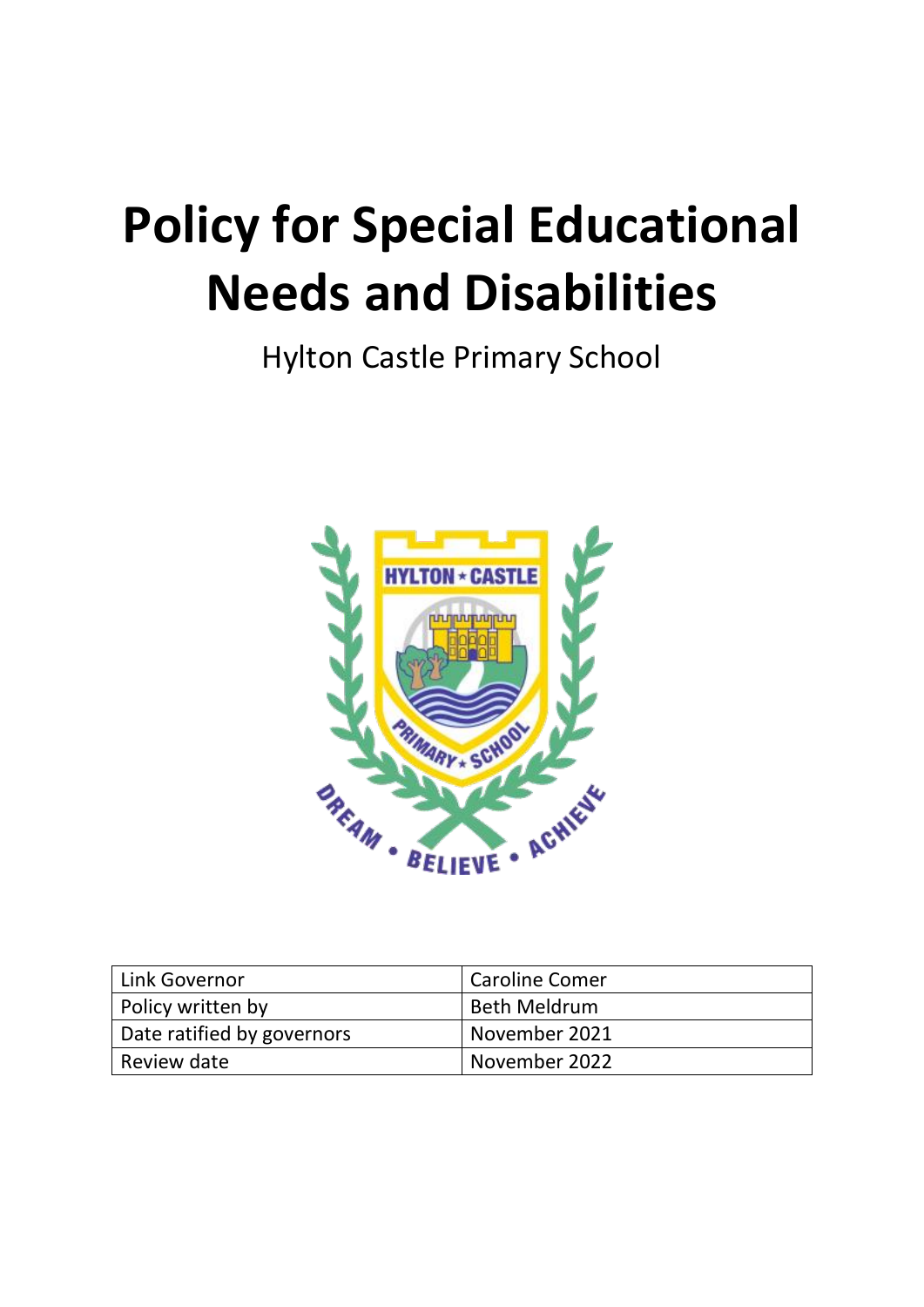# Aims

This policy aims to set out how Hylton Castle Primary School will support and make provision for pupils with special educational needs and disability (SEND). It explains the roles and responsibilities of all staff, both teaching and non-teaching, and gives guidance on planning, teaching and assessment.

This SEND policy details how Hylton Castle Primary School will ensure that the correct provision is made for any pupil who is identified as having special educational needs and that those needs are made know to all staff who work with that child. The school will endeavour to ensure teachers are able to identify and provide for pupils who has special educational needs to enable them to join in activities of the school with pupils who do not have special educational needs, so far as is reasonably practical and compatible with the children receiving their special educational needs provision and the efficient education of the pupils.

As an inclusive school, we endeavour to give every child the opportunity to develop as an individual with the guidance and support of their class teacher, the SEND Co-ordinator and relevant outside agencies. Our aim is to ensure all children have high aspirations and that they are able to work confidently towards reaching their full potential.

This policy describes in detail the procedures and systems which have been established for meeting the objectives of providing an integrated education for all children with special educational needs, whilst providing the entitlement for a full and balanced curriculum.

#### Legislation and Guidance

This policy and information report is based on the statutory [Special Educational Needs and](https://www.gov.uk/government/uploads/system/uploads/attachment_data/file/398815/SEND_Code_of_Practice_January_2015.pdf)  [Disability \(SEND\) Code of Practice](https://www.gov.uk/government/uploads/system/uploads/attachment_data/file/398815/SEND_Code_of_Practice_January_2015.pdf) and the following legislation:

- $\triangleright$  [Part 3 of the Children and Families Act 2014](http://www.legislation.gov.uk/ukpga/2014/6/part/3), which sets out schools' responsibilities for pupils with SEND and disabilities
- ➢ [The Special Educational Needs and Disability Regulations 2014,](http://www.legislation.gov.uk/uksi/2014/1530/contents/made) which set out schools' responsibilities for education, health and care (EHC) plans, SEND Coordinators and the SEND information report

#### Definitions

A pupil has SEND if they have a learning difficulty or disability which calls for special educational provision to be made for them.

They have a learning difficulty or disability if they have:

- $\triangleright$  A significantly greater difficulty in learning than the majority of the others of the same age, or
- $\triangleright$  A disability which prevents or hinders them from making use of facilities of a kind generally provided for others of the same age in mainstream schools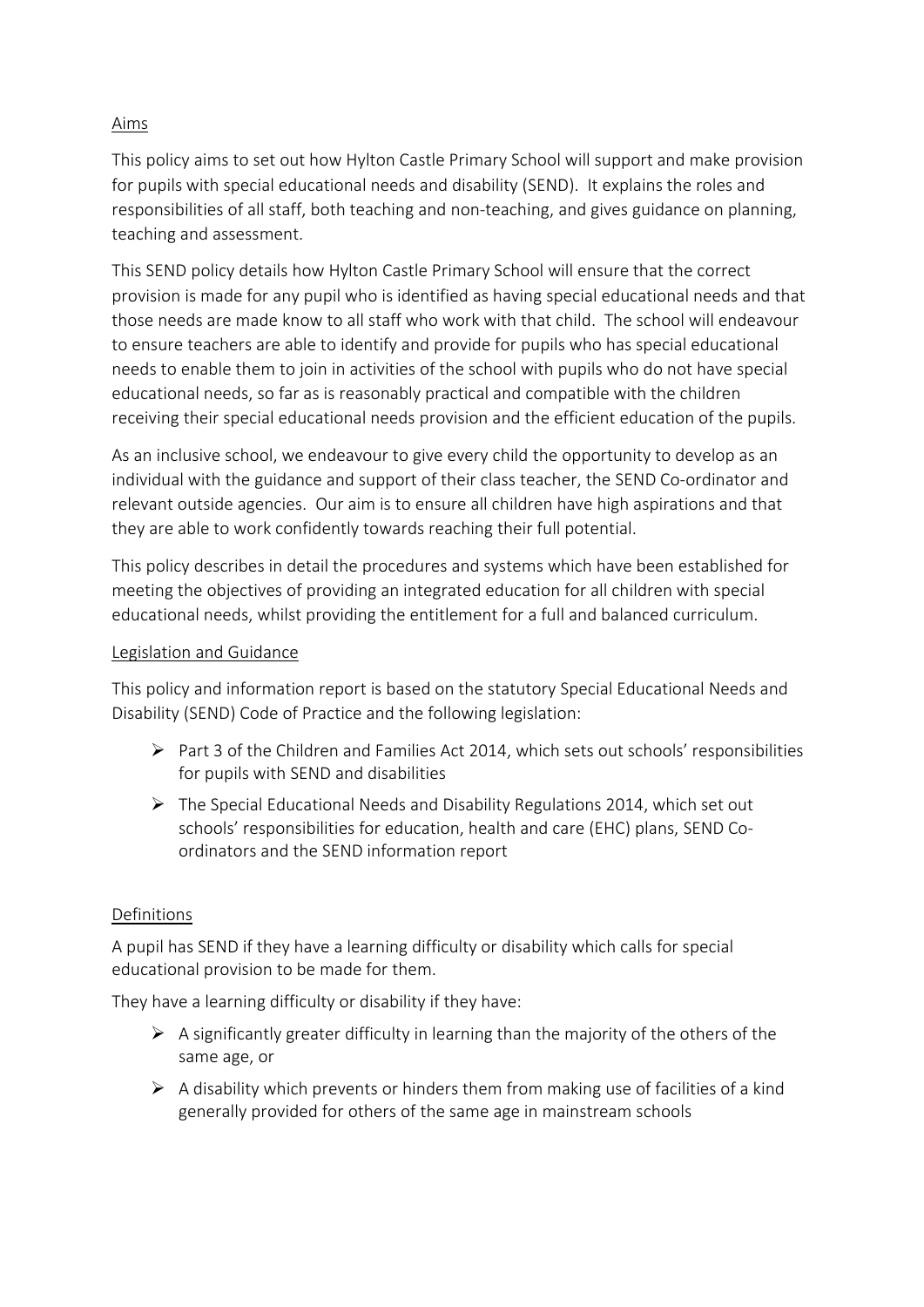Special educational provision is educational or training provision that is additional to, or different from, that made generally for other children or young people of the same age by mainstream schools.

#### Roles and Responsibilities

# The SENDCO

The SENDCO is Mrs Beth Meldrum.

She will:

- $\triangleright$  Work with the head teacher and SEND governor to determine the strategic development of the SEND policy and provision in the school
- $\triangleright$  Have day-to-day responsibility for the operation of this SEND policy and the coordination of specific provision made to support individual pupils with SEND, including those who have EHC plans
- ➢ Provide professional guidance to colleagues and work with staff, parents, and other agencies to ensure that pupils with SEND receive appropriate support and highquality teaching
- ➢ Advise on the graduated approach to providing SEND support, including the use of TfC SEND Ranges
- ➢ Advise on the deployment of the school's delegated budget and other resources to meet pupils' needs effectively
- $\triangleright$  Be the point of contact for external agencies, especially the local authority and its support services
- $\triangleright$  Liaise with potential next providers of education to ensure that the school meets its responsibilities under the Equality Act 2010 with regard to reasonable adjustments and access arrangements
- ➢ Ensure the school keeps the records of all pupils with SEND up to date

#### The SEND governor

The SEND governor is Caroline Comer.

She will:

- ➢ Help to raise awareness of SEND issues at governing board meetings
- ➢ Monitor the quality and effectiveness of SEND provision within the school and update the governing board on this
- ➢ Work with the head teacher and SENDCO to determine the strategic development of the SEND policy and provision in the school

#### The Head Teacher

The head teacher is Lisa Wood.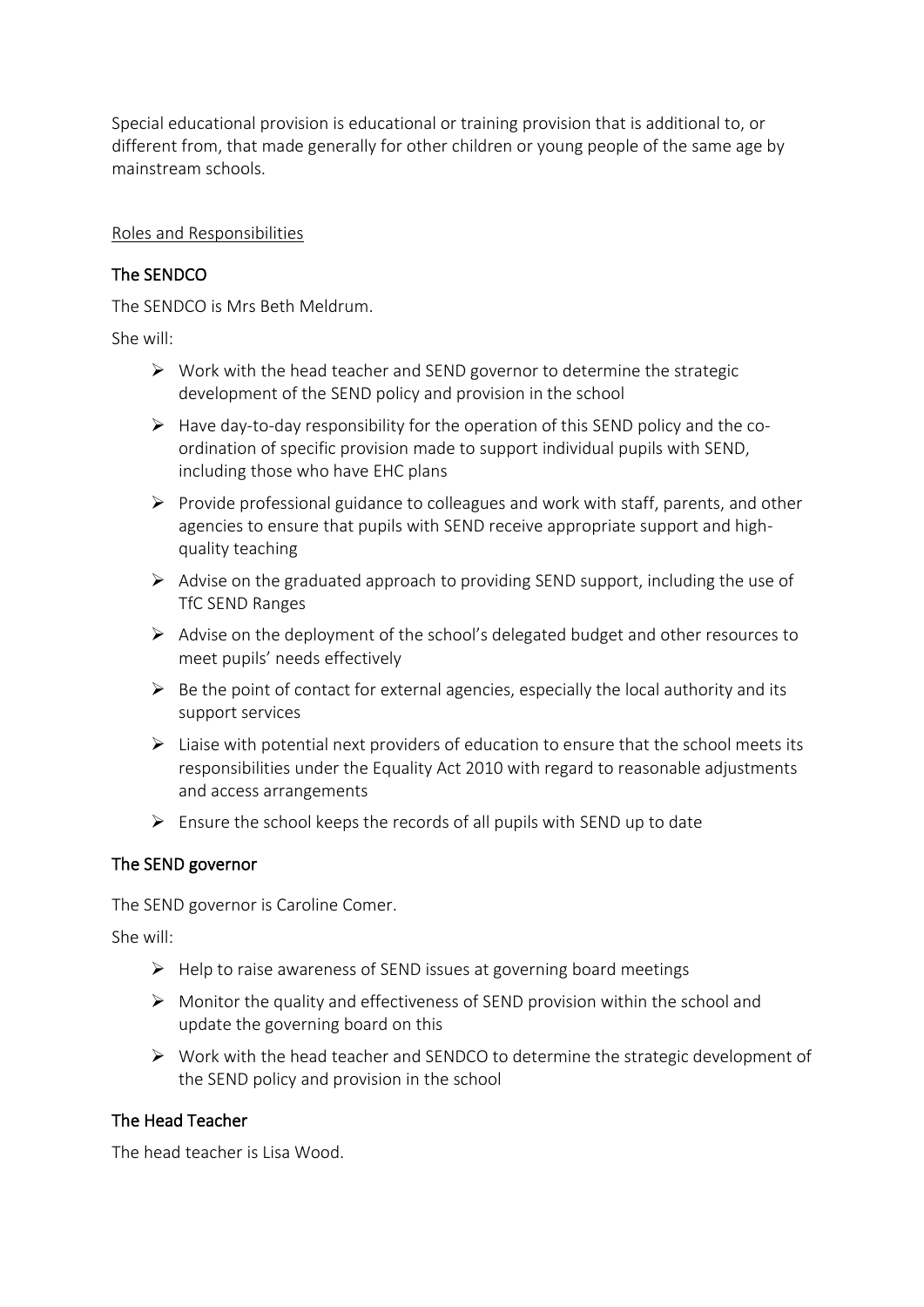She will:

- ➢ Work with the SENDCO and SEND governor to determine the strategic development of the SEND policy and provision within the school
- ➢ Have overall responsibility for the provision and progress of learners with SEND

#### Class Teachers

Each class teacher is responsible for:

- $\triangleright$  The progress and development of every pupil in their class
- ➢ Working closely with any teaching assistants or specialist staff to plan and assess the impact of support and interventions and how they can be linked to classroom teaching
- ➢ Working with the SENDCO to review each pupil's progress and development and decide on any changes to provision
- ➢ Ensuing they have given consideration to TfC SEND Ranges when planning for pupils with SEND
- $\triangleright$  Ensuring they follow this SEND policy

#### Teaching Assistants and Support Staff

Teaching Assistants and Support Staff are responsible for:

- $\triangleright$  Providing relevant support to identified pupils
- $\triangleright$  Developing positive working relationships with parents and professionals
- $\triangleright$  Assisting with the recording, monitoring and evaluation of pupils' progress
- $\triangleright$  Assisting with the identification and effective provision of appropriate resources
- ➢ Attending liaison, team and service meetings and undertake appropriate INSET
- $\triangleright$  Contributing to the school's SEND policy

#### Pupils

Pupils are responsible for:

- ➢ Contributing to termly reviews, expressing their views about their progress and areas where they may need more support.
- ➢ Communicating with school staff on a daily basis about their progress and areas where they may need more support.

#### Parents/Carers

Parents/Carers are responsible for:

➢ Speaking to the child's class teacher and/or SENDCO if they have any concerns about children's progress.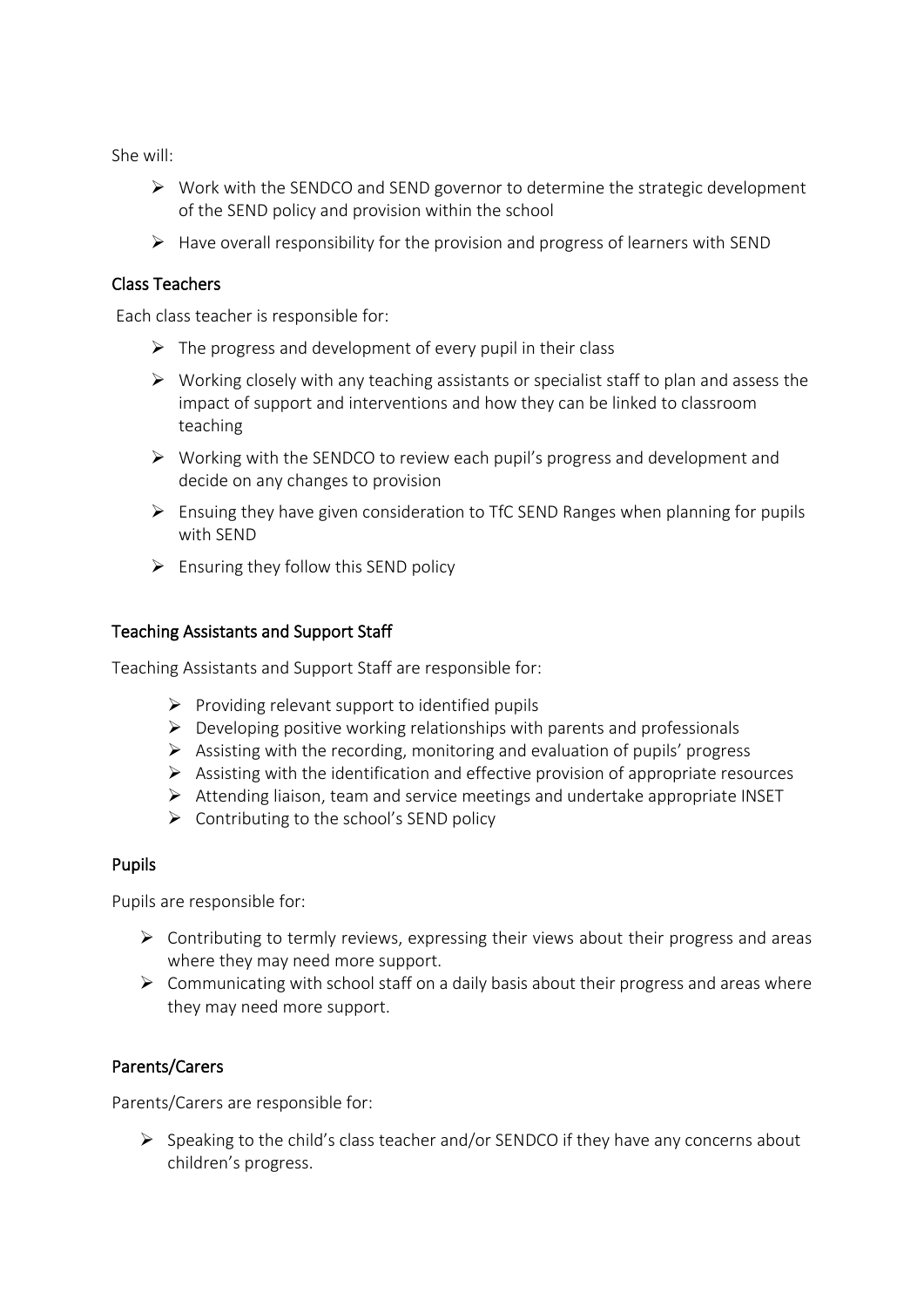$\triangleright$  Attending termly review meetings to discuss the progress of children and review plans of support.

#### The kinds of SEND that are provided for

Our school currently provides additional and/or different provision for a range of needs, including:

- ➢ Communication and interaction, for example, autistic spectrum disorder, Asperger's Syndrome, speech and language difficulties
- $\triangleright$  Cognition and learning, for example, dyslexia, dyspraxia
- $\triangleright$  Social, emotional and mental health difficulties, for example, attention deficit hyperactivity disorder (ADHD)
- $\triangleright$  Sensory and/or physical needs, for example processing difficulties, epilepsy
- $\triangleright$  Moderate learning difficulties

``Some children may fall into more than one category of SEND. Some children's needs may be severe enough to be issued with an Education, Health and Care Plan. Some children may exhibit one or more such characteristics and yet not be presenting with learning difficulties. It is the teacher's professional judgment, in consultation with colleagues, and his/her understanding and awareness of the individual, which is central to the SEND provision offered at Hylton Castle Primary.

#### Identifying pupils with SEND and assessing their needs

We will assess each pupil's current skills and levels of attainment on entry, which will build on previous settings, where appropriate. Class teachers will make assessments of progress for all pupils on a termly basis and identify those whose progress:

- $\triangleright$  Is significantly slower than that of their peers starting from the same baseline
- $\triangleright$  Fails to match or better the child's previous rate of progress
- $\triangleright$  Fails to close the attainment gap between the child and their peers
- $\triangleright$  Widens the attainment gap

This may include progress in areas other than attainment, for example, social needs.

Slow progress and low attainment will not automatically mean a pupil is recorded as having SEND.

The SENDCO attends all Pupil Progress meeting alongside Phase Leaders and class teachers and in these meetings the progress of individual pupil's is discussed. When deciding whether special educational provision is required, we will start with the desired outcomes, including the expected progress and attainment, and the views and the wishes of the pupil. If there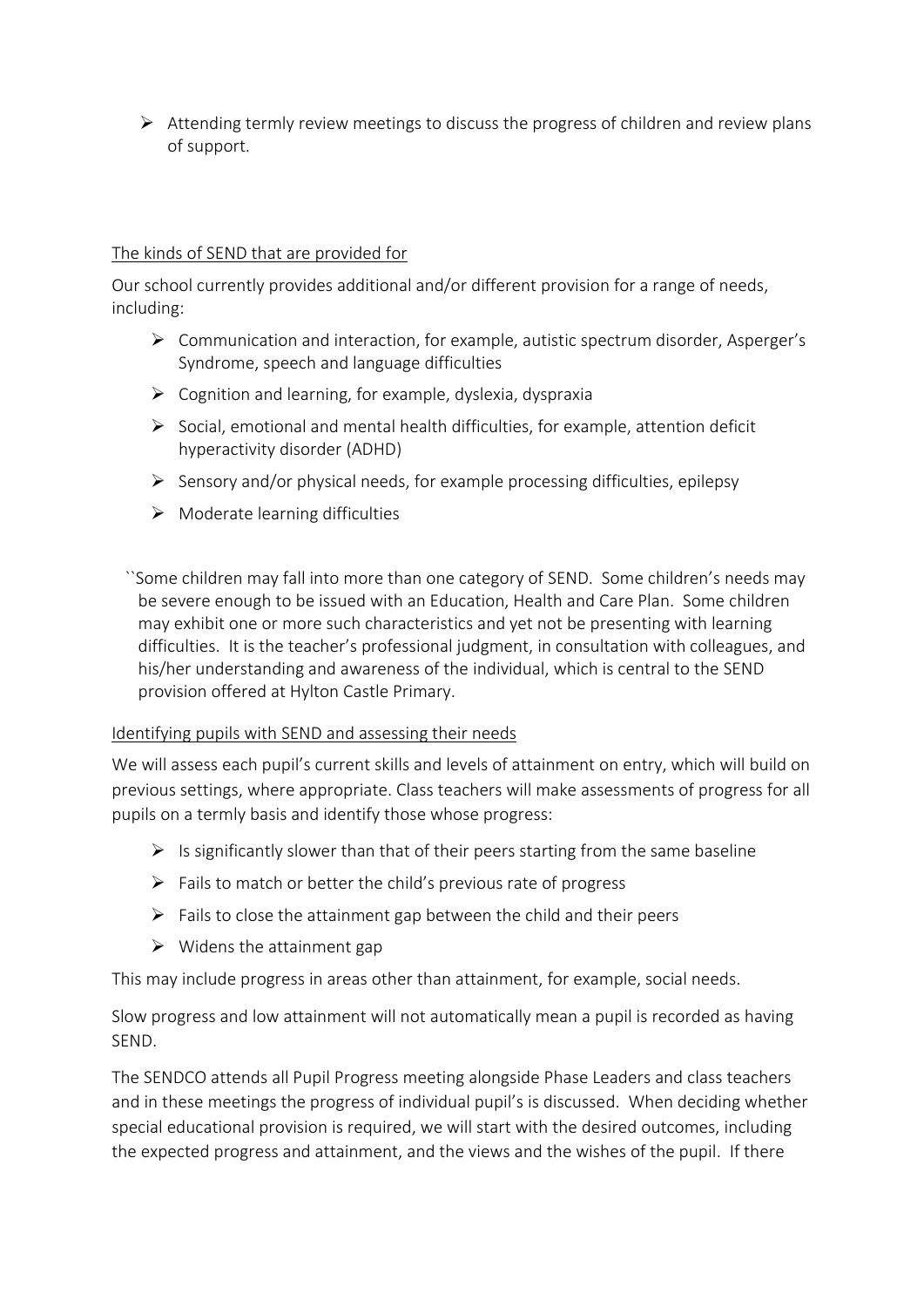are concerns relating to any aspect of a child's academic, social or emotional progress the class teacher will arrange to meet with parents.

# Consulting and involving pupils and parents

We will have an early discussion with the pupil and their parents when identifying whether they need special educational provision. These conversations will make sure that:

- $\triangleright$  Everyone develops a good understanding of the pupil's areas of strength and difficulty
- $\triangleright$  We take into account the parents' concerns
- $\triangleright$  Everyone understands the agreed outcomes sought for the child
- $\triangleright$  Everyone is clear on what the next steps are

A written record will be made during meetings with parents and recorded on CPOMs. We will then determine the support that is needed and whether we can provide it by adapting our core offer, or whether something different or additional is needed.

We will formally notify parents when it is decided that a pupil will receive SEND support.

# Assessing and reviewing pupils' progress towards outcomes

When a pupil is identified as having difficulties, it is important to ensure that effective special educational provision is put into place to prevent any barriers to learning. At Hylton Castle Primary School, any concerns are highlighted quickly and children are placed on a monitored list on the whole school SEND provision map. Such children could require support for a short time, have a medical condition or could be identified as vulnerable. This up to date document ensures that all staff are aware of the needs a child may have. This document also identifies the range at which pupils are currently working within the SEND Ranges.

We will follow the graduated approach and the four-part cycle of assess, plan, do, review.

# Assess

Staff in school work in partnership with the SENDCO to carry out an assessment of the child's needs. This helps to identify the support required including that from outside agencies. The analysis of the pupils needs should draw on the detailed assessments and knowledge of the pupil, their previous progress, attainment and behaviour. In addition to the information provided by school, concerns and issues raised by parents should be viewed and included into the assessment procedure. The assessments will be recorded and compared to assessments and information on how the pupil is developing. Assessments should be reviewed regularly and recorded in the schools assessment system termly. When outside professionals are already working with a child and their family, the school will seek to gain advice and assessment information, including a pupil's current range in ay relevant area, to ensure that all provisions are in place through shared information.

# Plan

The class or subject teacher will work with the SENDCO to carry out a clear analysis of the pupil's needs. This will draw on: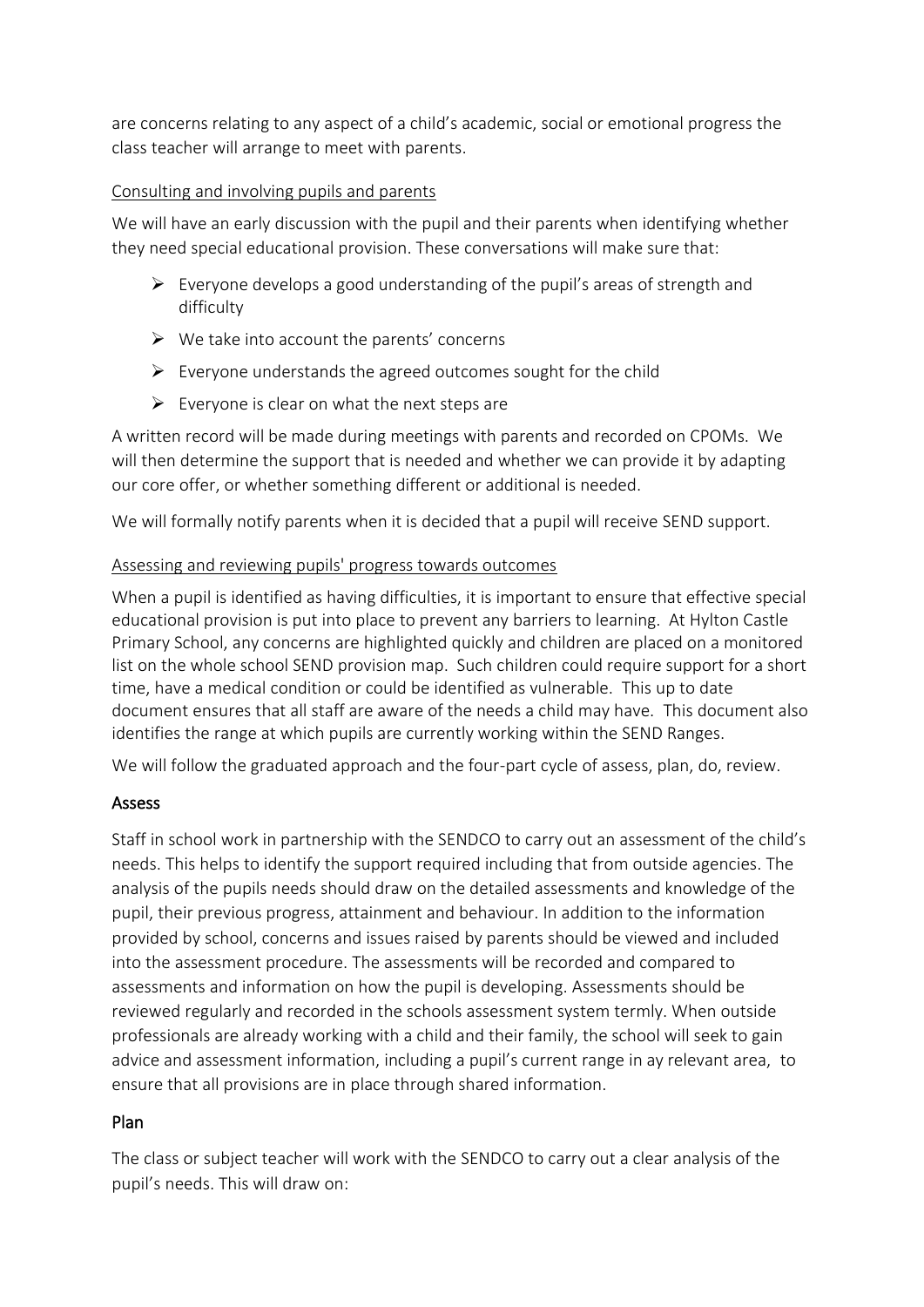- $\triangleright$  The teacher's assessment and experience of the pupil
- $\triangleright$  Their previous progress and attainment or behaviour
- ➢ Other teachers' assessments, where relevant
- $\triangleright$  The individual's development in comparison to their peers and national data
- $\triangleright$  The views and experience of parents
- $\triangleright$  The pupil's own views
- $\triangleright$  Advice from external support services, if relevant

From the assessments carried out and in consultation with parents, it may be decided that SEND support is needed; therefore suitably timed interventions will be planned, delivered and assessed.

All teachers and support staff who work with the pupil will work together with the SENDCo to ensure that appropriate support and intervention is in pace to support and meet the outcomes identified for the child. Parents will be updated and made fully aware of the planned support and interventions.

# Do

The class teacher, support staff and SENDCO work closely to plan and assess the interventions in place to support the child. The class teacher is responsible for working with the child on a daily basis. The class teacher will work closely with any teaching assistants or specialist staff involved, to plan and assess the impact of support and interventions and how they can be linked to classroom teaching. Consideration will be given to the strategies suggested within the TfC Ranges document.

#### Review

The child's progress will be monitored and reviewed regularly. Parents, SENDCO and class teacher agree any changes to the outcome or support in place to help the child progress. Parents are given information regarding the impact of the interventions in place and ask to contribute to the planning of future activities to support progress.

#### Leaning Plans

Strategies employed to enable the child to progress will be recorded within a Learning Plan. The Learning Plan will include information about:

- $\triangleright$  The short-term targets set for the child
- $\triangleright$  The teaching strategies to be used
- $\triangleright$  The provision to be put into place

The support plan will include that which is additional to, or different from, the differentiated curriculum and will focus upon targets (usually 3 or 4) that match the child's needs. The Learning Plan will be reviewed half termly and will be shared with parents/carers and their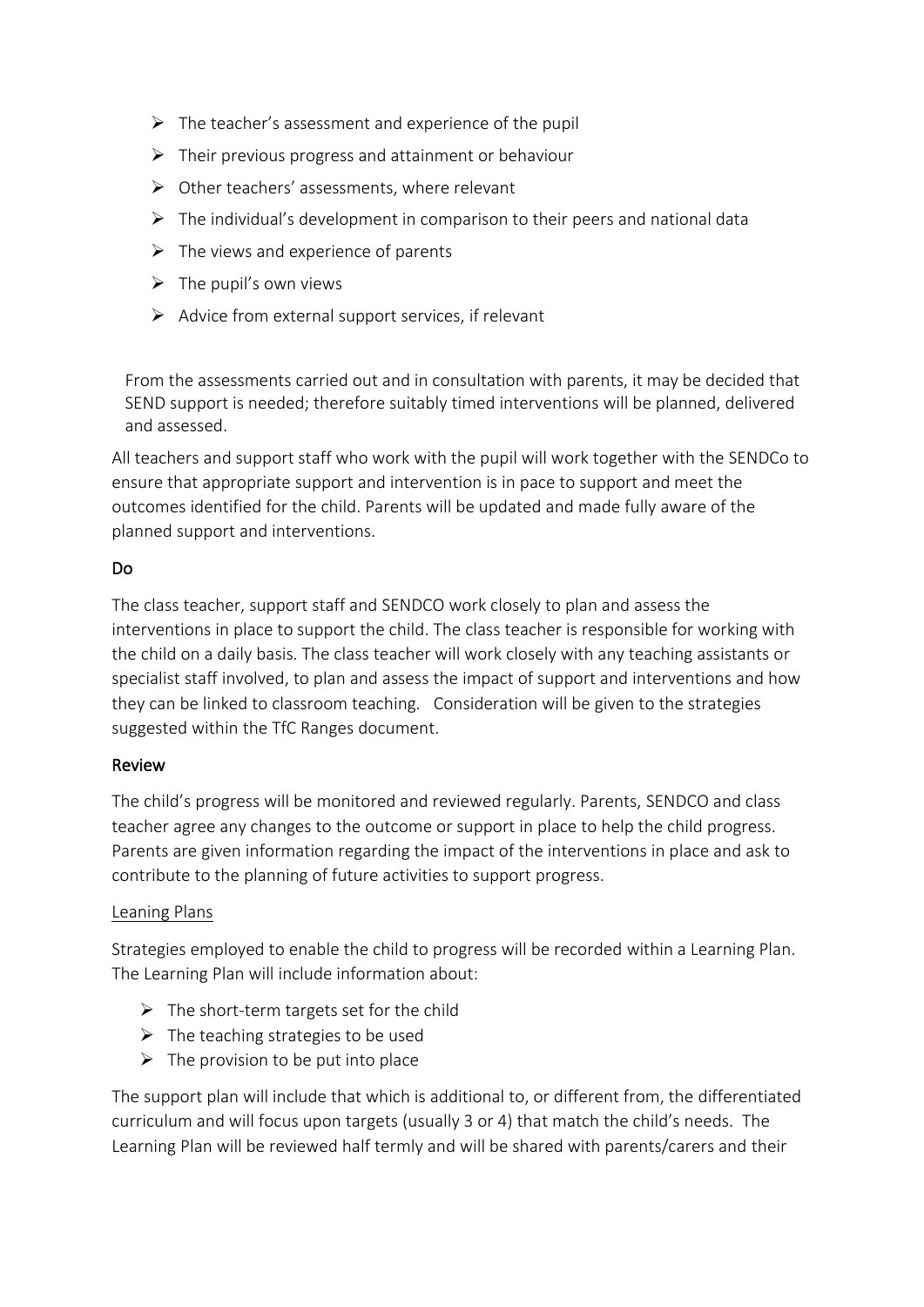views sought twice a year during review meetings. Wherever possible, the child will also take part in the review process and be involved in the setting of targets.

### School request for an Education, Health and Care Plan

Where a request for an Education, Health and Care plan is made by the school to the local authority (LA), the child will have demonstrated considerable cause for concern. The LA will need information about the child's progress over time and will also need documentation in relation to the child's special educational needs and any action taken to support those needs, including any resources or special arrangements put in place. This information may include:

- $\triangleright$  Evaluated individual learning plans for the pupil
- $\triangleright$  Records of regular reviews and their outcomes
- $\triangleright$  The pupil's health including their medical history where relevant
- $\triangleright$  Attainment levels throughout the child's time in school
- ➢ Educational and other assessments, for example and advisory specialist support teacher or an educational psychologist
- $\triangleright$  Views of the parent/carer and of the child
- $\triangleright$  Involvement of other professionals such as health, social services or educational welfare service

# Education, Health and Care Plan (EHCP)

An assessment for an EHCP involves consideration by the LA, working co-operatively with parents/carers, the child's school and, as appropriate, other agencies, as to whether as EHCP is necessary. A child will be brought to the LA's attention as possible requiring an assessment through a request by the child's school, from a parent or a referral by another agency. Where the evidence presented to the LA suggests the child's learning difficulties have not responded to relevant and purposeful measures taken by the school and external specialists and may call for special educational provision which cannot reasonably be provided within the resources normally available to mainstream schools, the LA will consider the case for an EHCP.

The LA may decide that the degree of the child's learning difficulty and the nature of the provision necessary to meet the child's special educational needs is such as to require the LA to determine the child's special educational provision through an EHCP. The EHCP will detail:

- $\triangleright$  The pupil's name, address and date of birth
- $\triangleright$  Details of the pupil's special needs
- $\triangleright$  Identification of the special educational needs provision necessary to meet the pupils special educational needs
- $\triangleright$  Identification of the type and name of the school where the provision is to be made
- $\triangleright$  Relevant non-educational needs of the child
- $\triangleright$  Information on non-educational provision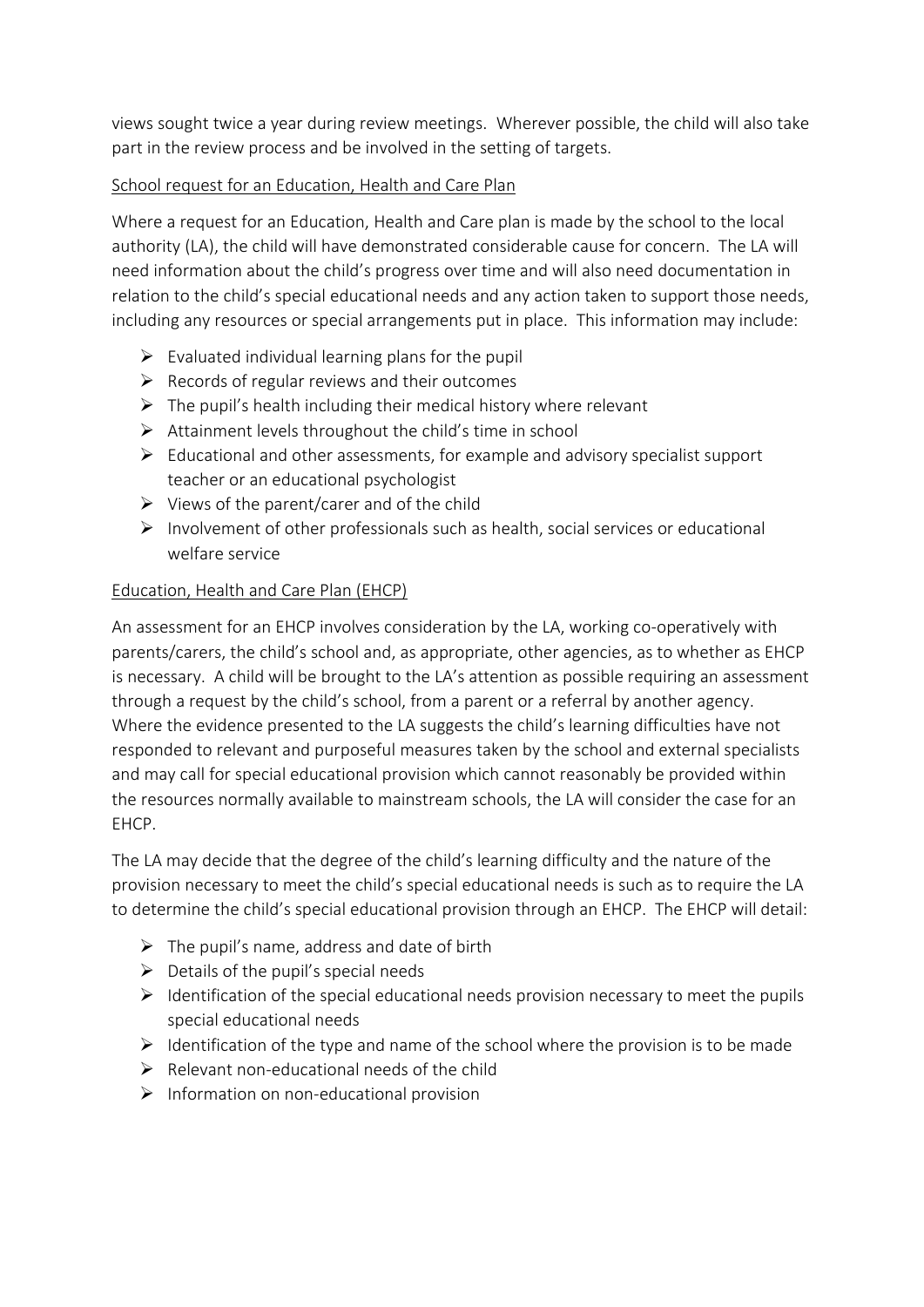All children with an EHCP will have short-term targets set for them that have been established after consultation with parents/carers and pupils and will include targets identified in the EHCP. These targets will be set out in a Learning Plan and implemented, where possible, in the normal classroom setting. The delivery of the interventions recorded in the Learning Plan will continue to be the responsibility of the class teacher.

# Annual review of the EHCP

All Education, Health and Care Plans must be reviewed annually with the parent/carers, the pupil, the LA, the school and any other professionals involved invited to consider whether any amendments need to be made to the description of the pupil's needs or the special educational provision specified in the plan. The annual review should focus on what the child as achieved as was as on any difficulties that need to be resolved.

At the review in year 5, the aim should be to give clear recommendations as to the type of provision the child will require at the secondary stage. It will then be possible for the parents to visit secondary schools to consider appropriate options within similar timescales to other parents. The SENDCO of the receiving school should be invited to attend the final annual review in primary school for pupils with EHCPs, to allow the receiving school to plan an appropriate Learning Plan to start at the beginning of the new school year and enable the pupil and parents to be reassured that an effective and supportive transfer will occur.

# Supporting pupils moving between phases and preparing for adulthood

We will share information with the school the pupil is moving to. We will agree with parents and pupils which information will be shared as part of this. It is the responsibility of the SENDCO to ensure that all records of pupils with SEND are transferred to the receiving school.

For pupils needing additional support in order to prepare for transition to Hylton Castle Primary from another school or setting or from Hylton Castle Primary to a new school or setting, additional transition visits and information will be offered in the term prior to the pupil starting. Staff from relinquishing and receiving settings are also invited to review meetings during the final term.

# Our approach to teaching pupils with SEND

Class teachers are responsible and accountable for the progress and development of all the pupils in their class. High-quality teaching is our first step in responding to pupils who have SEND. This will be differentiated for individual pupils.

We will also provide the following adaptations and interventions:

- ➢ Differentiated learning methods and adaptation of teaching activities to the preferred learning style of the child
- $\triangleright$  Special equipment
- $\triangleright$  Additional resources such as word banks, visual prompts, use of ICT to support learning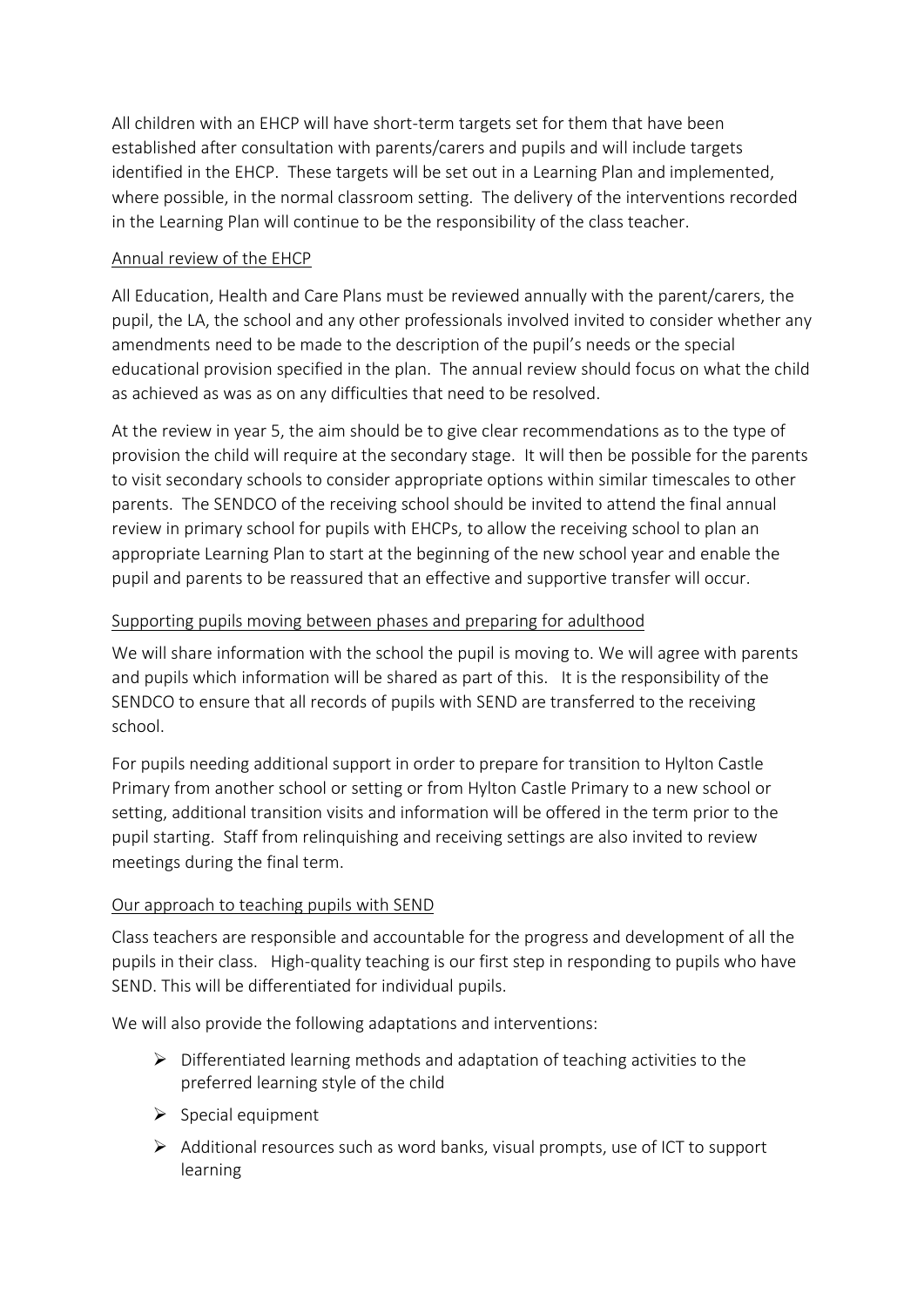- $\triangleright$  Individual behavior charts or incentives
- $\triangleright$  Alternative methods of recording work
- $\triangleright$  Individual or group support with a teacher or teaching assistant
- ➢ Access to online intervention programmes such as Lexia and RM Maths
- $\triangleright$  Using recommended aids, such as laptops, coloured overlays, visual timetables, larger font, etc.
- ➢ Differentiating our teaching, for example, giving longer processing times, preteaching of key vocabulary, reading instructions aloud, etc.

#### Evaluating the effectiveness of SEND provision

- $\triangleright$  We evaluate the effectiveness of provision for pupils with SEND by:
- $\triangleright$  Reviewing pupils' individual progress towards their targets each term
- ➢ Termly assessment of progress in line with the schools monitoring policy
- $\triangleright$  Work sampling and scrutiny
- $\triangleright$  Reviewing the impact of interventions after each half term
- $\triangleright$  Using pupil questionnaires and discussions
- $\triangleright$  Monitoring by the SENDCO
- ➢ Classroom observations by the head teacher and SENDCO
- ➢ Teacher meetings with the SENDCO
- ➢ Parental feedback
- ➢ Attendance and behavior records
- $\triangleright$  Holding annual reviews for pupils with EHC plans

#### Enabling pupils with SEND to engage in activities available to those in the school who do not have SEND

Hylton Castle Primary enables all pupils, including those with SEND, to participate in activities together. The head teacher, SENDCO and site manager regularly review the building and surrounding areas to ensure accessibility for all. The school is fully compliant with DDA requirements, has a lift to allow access to level 1 and has a disabled toilet, shower area and changing facilities.

All of our extra-curricular activities and school visits are available to all our pupils, including our breakfast club and after-school clubs. All pupils are encouraged to go on our residential trip to Derwent Hill. All pupils are encouraged to take part in sports day, school plays and any special workshops held in school. No pupil is ever excluded from taking part in these activities because of their SEND or disability.

#### Admission Arrangements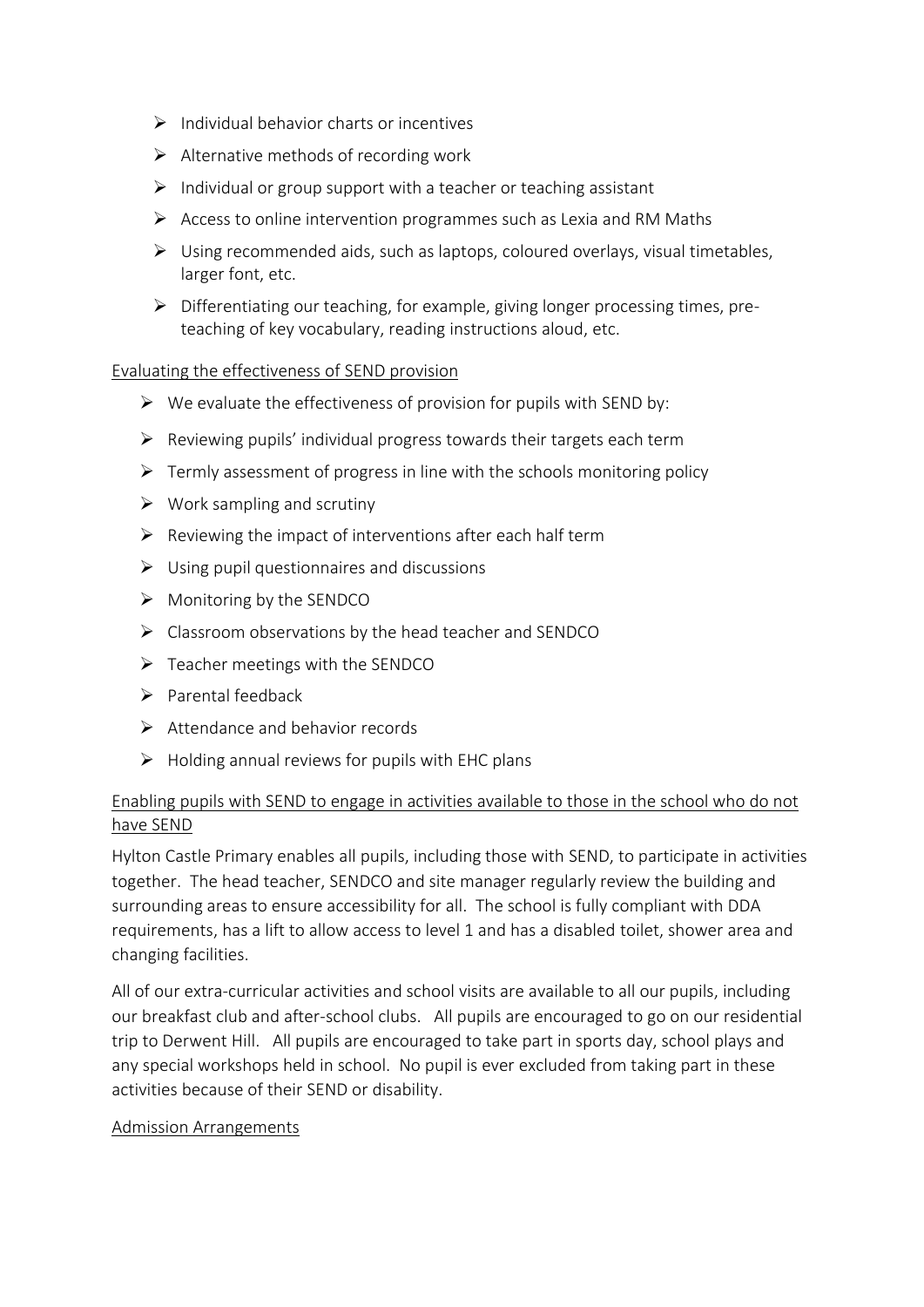The head teacher meets potential pupils and parents/carers prior to school entry. The admission arrangements and procedures are explained to parents/carers of reception age pupils. For pupils transferring from other schools, verbal and written evidence in sought, along with SATs results, where appropriate.

Admission arrangements for disabled pupils is organised by the head teacher in collaboration with parents.

#### Support for improving emotional and social development

At Hylton Castle Primary we recognise that pupils with SEND may have emotional and social development needs that require support in school. In order to address these issues we have an identified Mental Health Champion (Mrs Wood) and Inclusion Team that meets weekly. The Inclusion Team, alongside all school staff, monitor the emotional health and well-being of all pupils and their families.

We have a zero tolerance approach to bullying.

We have a robust Child Protection Policy in place and follow national and local authority guidelines.

#### Working with Other Agencies

If support from external support agencies is required, permission is sought from parents/carers and the SENDCO will support class teachers in order to make necessary referrals to organisations such as Autism Outreach Team, Language and Learning Partnership, CAHMS and CYPS. Those services will need to see the child's SEND records in order to establish which strategies have already been employed and which targets have been set and achieved. The external specialist may act in an advisory capacity or provide additional specialist assessment or be involved in the teaching of the child directly. The resulting Learning Plan for the child will include updated strategies for supporting the child's progress. These will implemented, where appropriate, in the normal classroom setting. The delivery of the interventions identified continues to be the responsibility of the class teacher.

#### Staff Training and Development

The Inclusion Team, particularly the SENCO, support class teachers when planning for children with SEND. The school provides training and support to enable all staff to improve the teaching and learning of children, including those with SEND. This includes whole school training on SEND issues such as mental health issues and autism spectrum disorder.

Individual teachers and support staff attend training courses run by outside agencies that are relevant to the needs of specific children in their class e.g. from the Speech and Language Therapy Department.

The SENCO will regularly attend local network meetings.

#### Medical Conditions

The Children and Families Act 2014 places a duty on maintained schools and academies to make arrangements to support pupils with medical conditions. Individual healthcare plans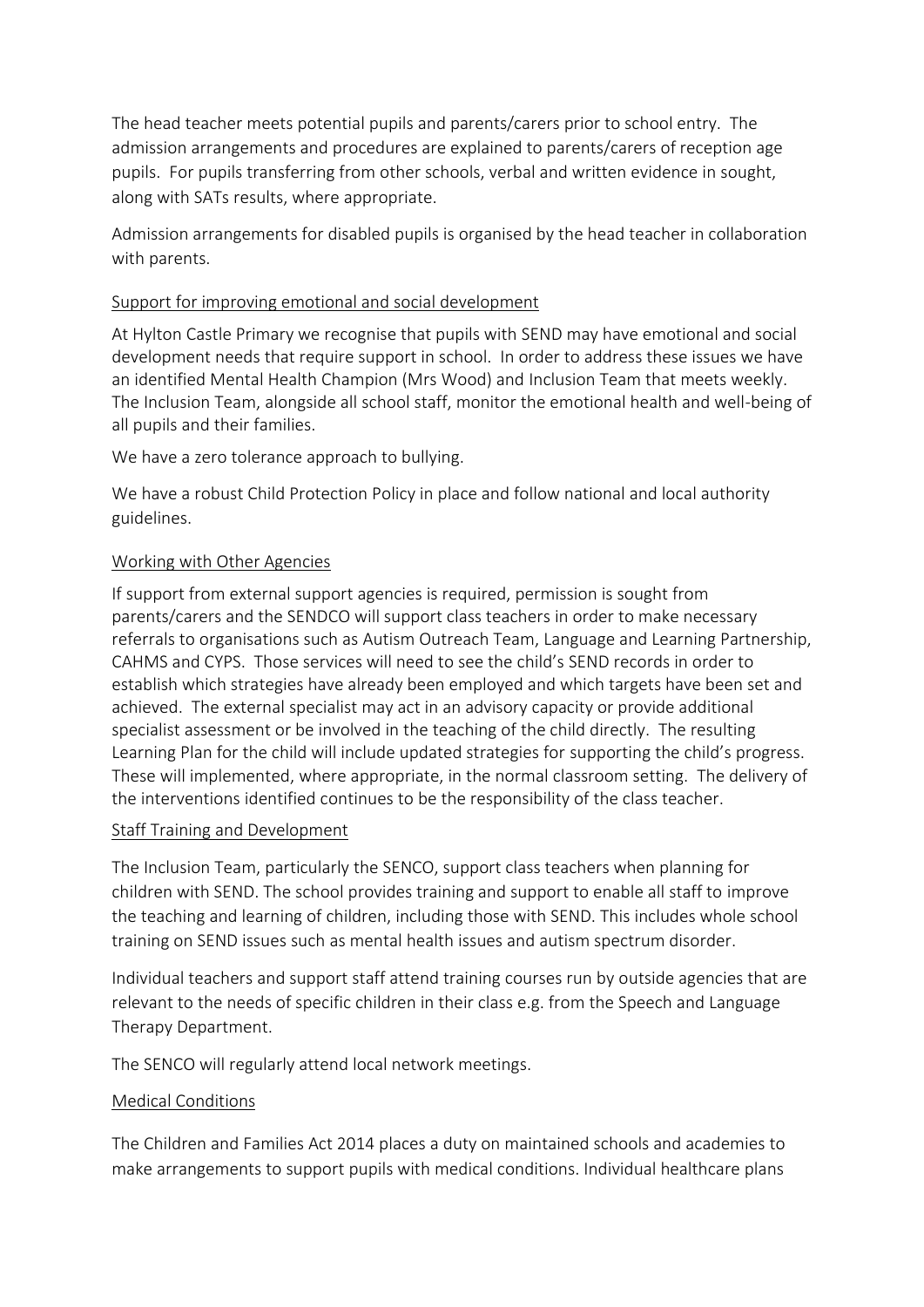will normally specify the type and level of support required to meet the medical needs of such pupils. Where children and young people also have SEND, their provision will be planned and delivered in a co-ordinated way with the healthcare plan.

Children in Hylton Castle Primary School, who have medical problems, will not be placed on the School's Special Needs Register unless their condition is significant enough to affect learning achievement. A form is given to parents to complete, before their child enters school requesting significant medical details. This is updated on a regular basis.

There is medical information in the office, which holds emergency references for every child, in case they may require hospital treatment. Safeguarding files and the First Aid Policy contains the emergency procedures which have been agreed by the Governors, the Headteacher, the parents and medical advisors, in case emergency medical treatment should become necessary for a particular child.

If any child on this register has an individual medical plan, the plan will be shared with class teachers and kept in the class SEND file. It is the responsibility of each member of staff to familiarise themselves with such information

Children with medical problems which do not affect learning achievement will be placed on an additional needs register.

# Funding

The school receives its budget from Sunderland LA. This includes money for supporting children with SEND, as identified in the census. The head teacher decides on the deployment of resources for Special Educational Needs and Disabilities alongside school governors.

A whole school provision map is used to identify the needs of the children with SEND. It highlights support and intervention given within school, and is reviewed regularly, so that needs of children are met, and resources are deployed effectively.

#### Complaints about SEND provision

Complaints about SEND provision in our school should be made to the SENDCO in the first instance, if the issue is not rectified the next step would be to speak to the head teacher. Parents/carers would then also have the right to contact the Governor responsible for SEND to discuss any further concerns.

The school's complaints procedure is outlined in the School Prospectus. Parents/carers will be given the necessary information upon request.

The parents of pupils with disabilities have the right to make disability discrimination claims to the first-tier SEND tribunal if they believe that our school has discriminated against their children. They can make a claim about alleged discrimination regarding: